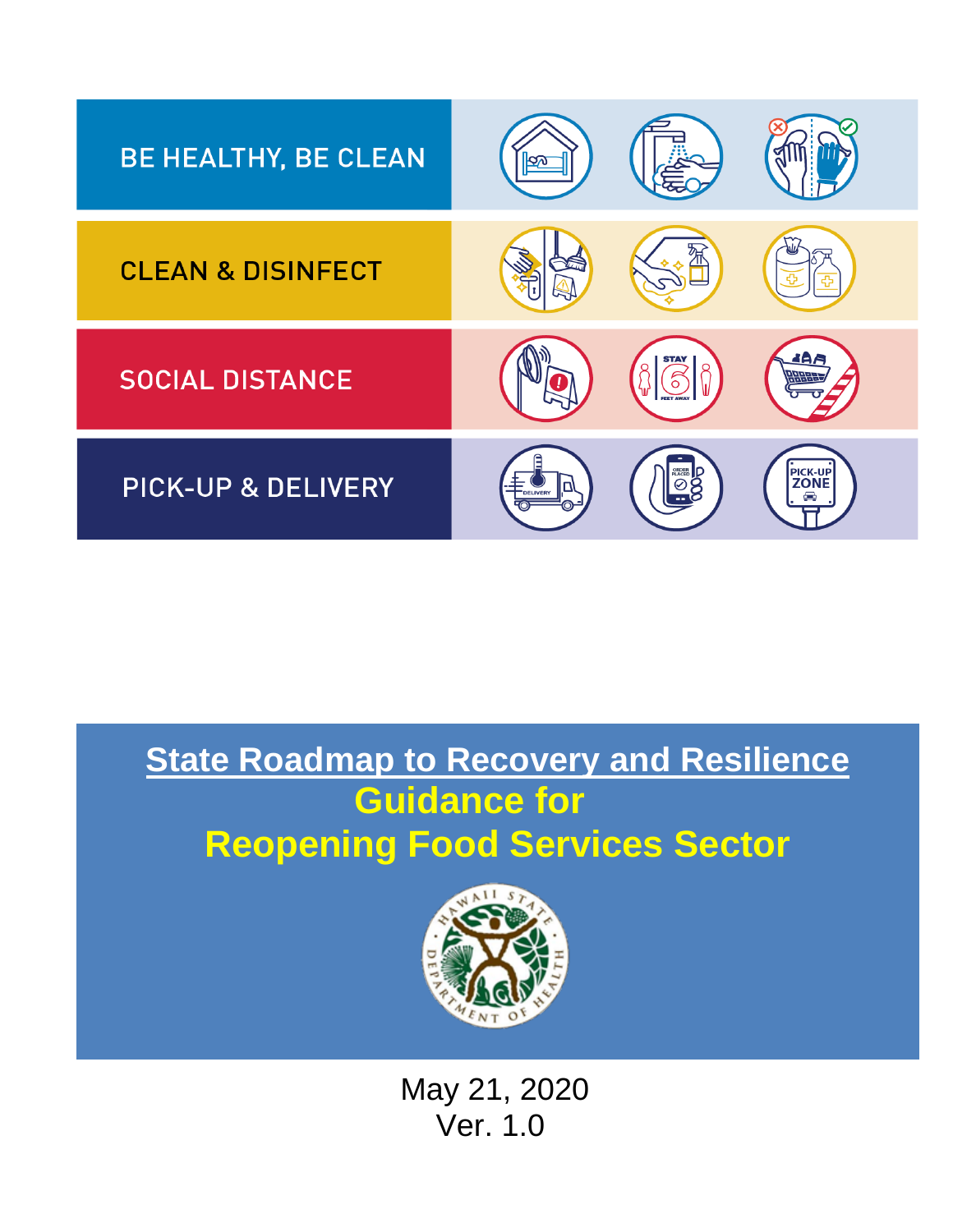## **State Roadmap to Recovery and Resilience Reopening Food Services Sector (Restaurants, Markets, and Food Manufacturing - Ver. 1.0)**

## **INTRODUCTION**

The following recommendations are intended to be used in conjunction with the phases found in Governor Ige's "EIGHTH SUPPLEMENTARY PROCLAMATION RELATED TO THE COVID-19 EMERGENCY" (May 18, 2020), Exhibit G "State Roadmap to Recovery and Resilience". This implementation approach includes Phase 1: Stabilization *(Healing Hawai'i)*; Phase 2: Reopening *(Kama'āina Economy)*; Phase 3: Long Term Recovery *(Renew & Rebuild)*; Phase 4: Resilience *(Stronger Hawai'i)*.

Restaurants, markets and food manufacturers are encouraged to use the recommendations and resources contained in this document to develop best practices to mitigate risk to employees and customers from exposure to the virus that causes COVID-19, while also maintaining compliance with all food safety regulations and physical distancing requirements.

Conditions will be continuously monitored and evaluated, statewide. Decisions to reopen or return to prior restrictions will be based on best available information on disease activity and preparedness of the response system to manage a resurgence of cases.

Entering into the Phase 2: Reopening *(Kama'āina Economy)* will involve continuous impact assessment that may affect subsequent phases. Disease activity and impacts to healthcare and public health systems will be monitored. The State must be prepared to return to earlier phases of restriction in response to the best available data.

## *Kama'āina Economy*

**Phase 2: Reopening** - The goal of this phase is to act with care while following safe practices. Operators are encouraged to promote healthy hygienic practices by ensuring adequate supplies for both employees and customers, including soap, individual disposable towels, and hand sanitizer with at least 60% alcohol. Customers are required to wear, at minimum, a cloth face covering when moving though a food establishment or while waiting for a pick-up order.

#### **Restaurants for Dine-In Service**

Gradually allow dine-in service to reopen while still maintaining a physical distance of 6 feet between tables. It is further recommended to have no more than 50% or 1/2 of the total seating capacity be available for use while keeping dining tables at least 6 feet apart. Outdoor seating does not count toward the building occupancy limit. Outdoor seating should follow all other recommendations in this document.

- o Restaurants are encouraged to require reservations for dine-in.
- o Consider a reservations-only business model for greater control of customer volume. Consider allowing customers to pre-order while making

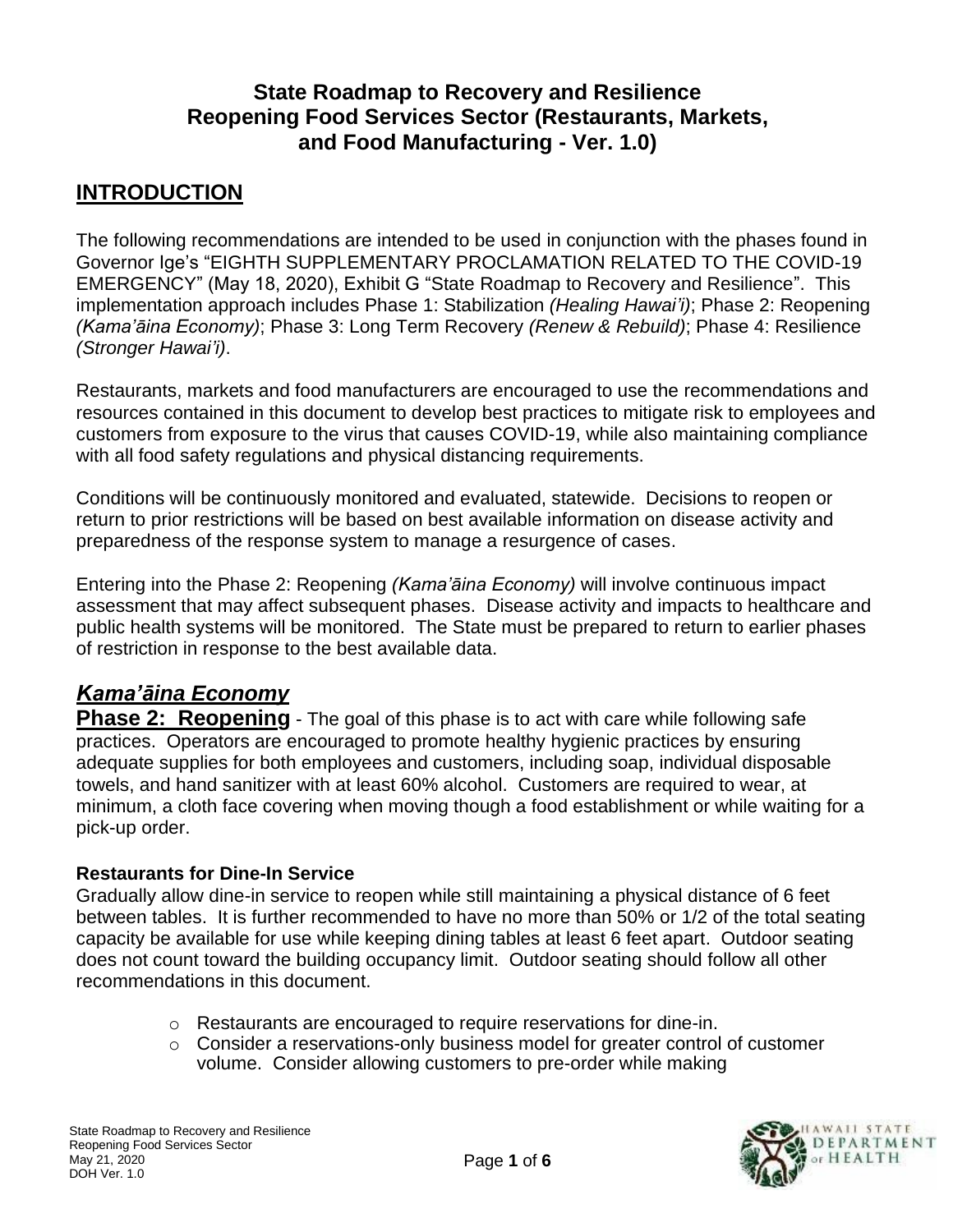reservations to decrease the length of time they are in the establishment.

- $\circ$  If reservations are not required, maintain a physical distance of 6 feet between groups for those waiting for dine-in using floor markings, signage, etc. to reinforce physical distancing.
- o Customers should wear a [cloth face mask or other types of masks](https://www.fda.gov/media/137327/download) at all times which should only be removed while actively eating.
- o Customer seating per table limits:
	- Maximum of 6 customers, not living in same household, per group per table.
	- **E** Maximum of 10 customers, living in the same household, per group per table.
- $\circ$  Tables/booths to be spaced at least 6 feet apart which can be achieved by removing tables/booths or marking tables/booths as closed.
- o Providing a physical barrier between tables or booths is also acceptable.
- o Identify a workplace coordinator to be responsible for COVID-19 assessment and control planning. Plan should include when face coverings are to be used by employees.
- $\circ$  Before starting their shift, all staff should be screened and evaluated for signs of illness, such as:
	- Cough
	- Shortness of breath or difficulty breathing
	- Fever
	- Chills
	- Muscle Pain
	- Sore throat
	- Recent loss of the sense of taste or smell
	- This is not a comprehensive list of all possible signs of illness
- o Any employee who exhibit signs of illness should not be allowed to report to work.
- o Any employee who develops signs of illness while at work should be immediately separated from other employees and customers and sent home for self-isolation or seek medical attention as appropriate
- $\circ$  Food establishments are reminded that they shall comply with all applicable food safety rules, including employee health requirements found in Hawai'i Administrative Rules (HAR) Ch. 11-50-21. Employees that are sick should stay home.
- o Staff with direct customer contact should wear a cloth face mask or other [types of masks](https://www.fda.gov/media/137327/download) at all times.
- o Employees should be trained on the importance of frequent hand washing with soap and water, the use of hand sanitizers with at least 60% alcohol content and the importance of avoiding touching hands to face.
- o Clean and sanitize restrooms based on the frequency of use and ensure adequate supply of soap and paper towels at all times.
- o Whenever feasible, workers should maintain at least 6 feet of distance from each other, including while on breaks.
- o Post signage at the entrance that states that no one with a fever or symptoms of COVID-19 is to be permitted in the restaurant.
- o No self-service salad bar or buffet.

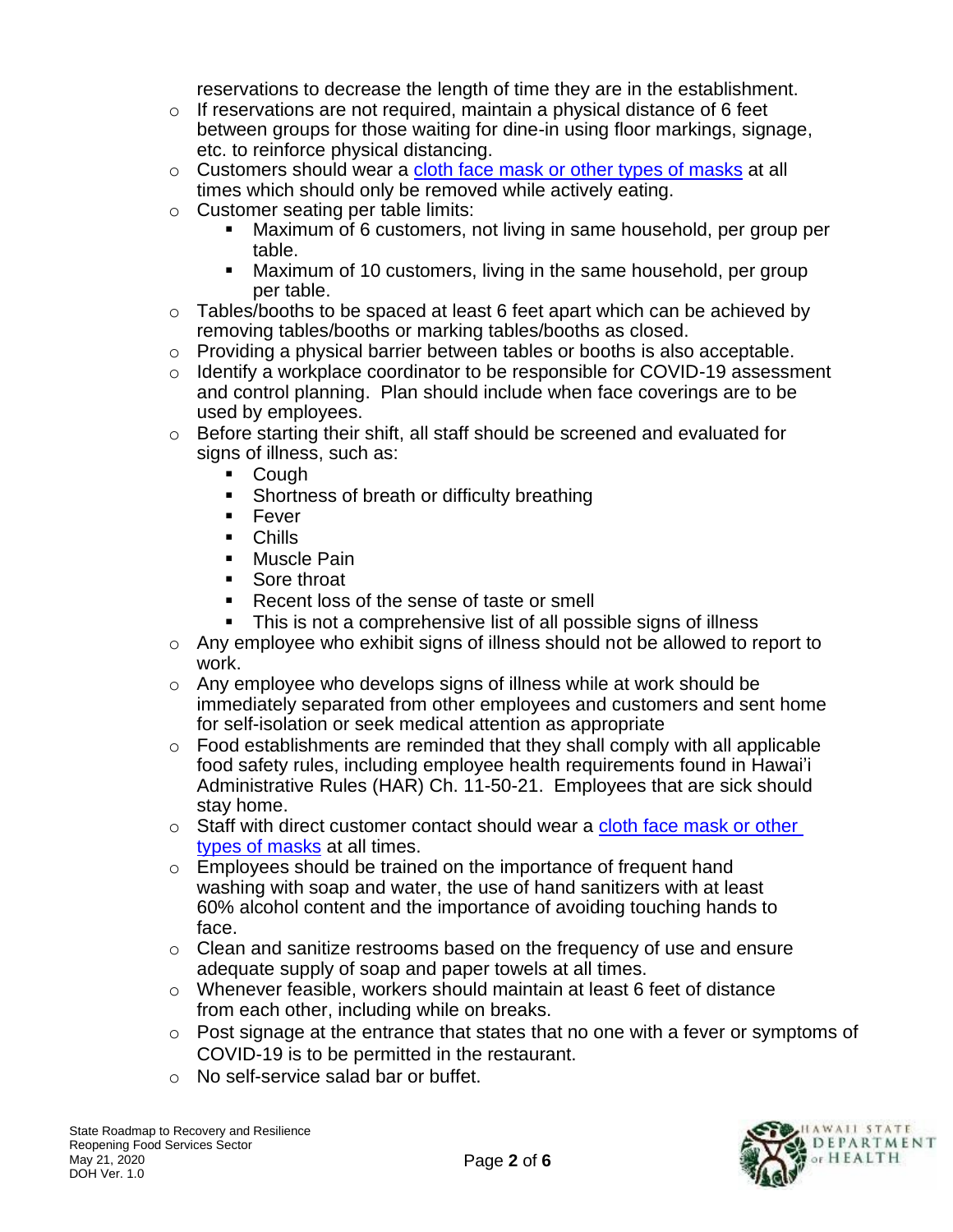- o No bare-hand contact of ready-to-eat foods.
- $\circ$  Thorough [cleaning and disinfection](https://www.cdc.gov/coronavirus/2019-ncov/community/disinfecting-building-facility.html) of frequently contacted surfaces after each meal service to include but not limited to tables, chairs, partitions, condiments, reusable menus, etc.
- o Use only sanitizers and disinfectants that are EPA approved and labeled specifically for use on food contact surfaces and within food establishments.
- o For non-food contact surfaces, use only disinfectants and cleaning products that are EPA approved and clearly labeled for use within food establishments.
- o Encourage electronic contactless payment.

#### **Retail Food Markets**

Recommend limiting the number of people in facility up to 50% of Fire Code occupancy and maintain a minimum of 6 feet between individuals.

- o Identify a workplace coordinator to be responsible for COVID-19 assessment and control planning. Plan should include when face coverings are to be used by employees.
- $\circ$  Before starting their shift, all staff should be screened and evaluated for signs of illness, such as:
	- Cough
	- Shortness of breath or difficulty breathing
	- Fever
	- Chills
	- Muscle Pain
	- Sore throat
	- Recent loss of the sense of taste or smell
	- This is not a comprehensive list of all possible signs of illness
- o Any employee who develops signs of illness while at work should be immediately separated from other employees and customers and sent home for self-isolation or seek medical attention as appropriate.
- $\circ$  Food establishments are reminded that they shall comply with all applicable food safety rules, including employee health requirements found in Hawai'i Administrative Rules (HAR) Ch. 11-50-21. Employees that are sick should stay home.
- $\circ$  Employees should be trained on the importance of frequent hand washing with soap and water, the use of hand sanitizers with at least 60% alcohol content and the importance of avoiding touching hands to face.
- o Clean and sanitize restrooms based on the frequency of use and ensure adequate supply of soap and paper towels at all times.
- $\circ$  Whenever feasible, workers should maintain at least 6 feet of distance from each other, including while on breaks.
- o Staff with direct customer contact should wear a cloth face mask or other [types of masks](https://www.fda.gov/media/137327/download) at all times.
- o Post signage at the entrance that states that no one with a fever or symptoms of COVID-19 is to be permitted in the establishment.
- o Prevent unnecessary backup of customers waiting in lines at check out by opening additional registers as needed.
- $\circ$  Consider the use of single direction aisles as needed for physical distancing.

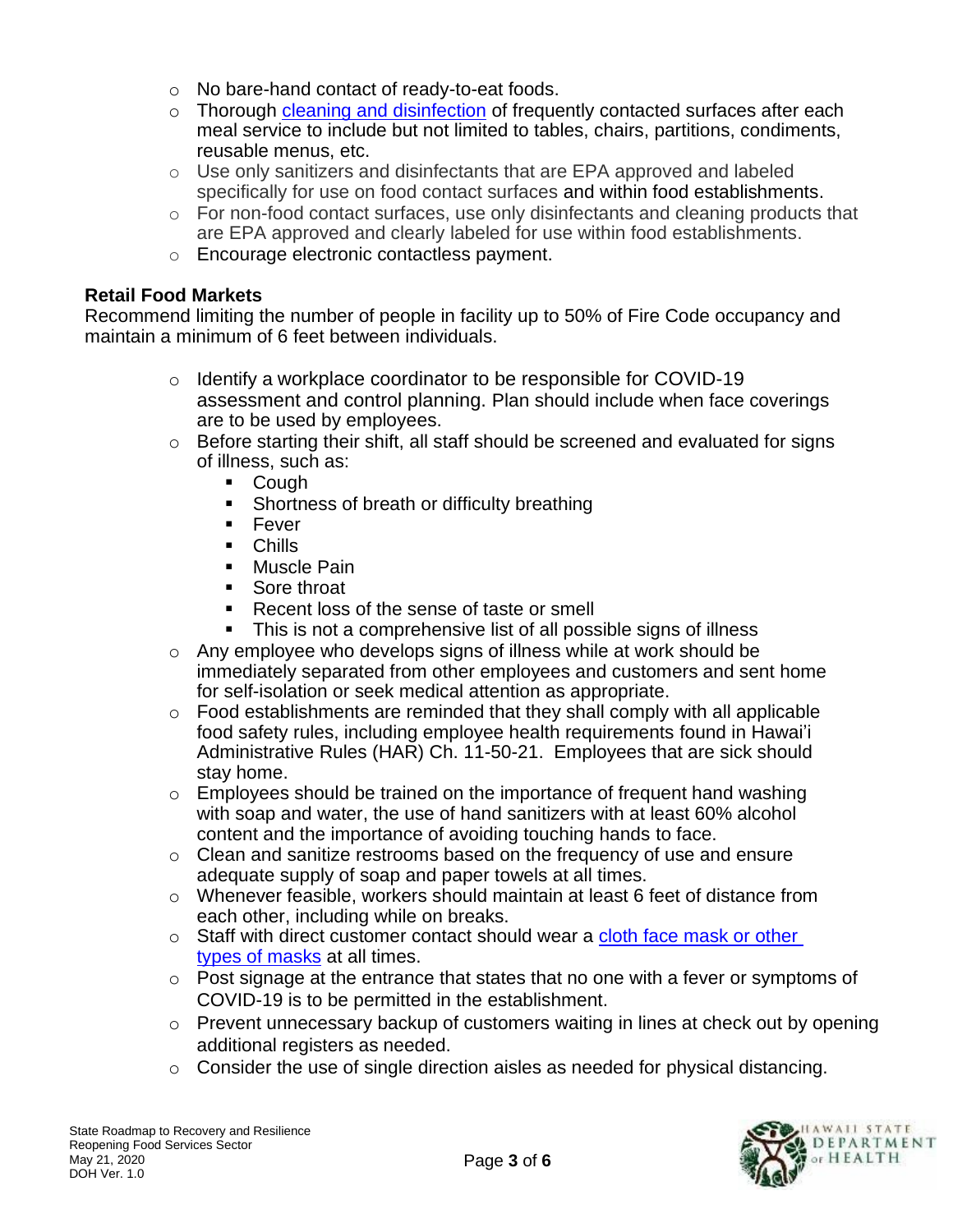- o No self-service salad bar or buffet.
- o Only employees should be serving deli items in these establishments.
- o No bare hand contact of ready-to-eat foods.
- o Establish a thorough [cleaning and disinfection](https://www.cdc.gov/coronavirus/2019-ncov/community/disinfecting-building-facility.html) procedure of frequently contacted surfaces at least once per shift, or more frequently if necessary.
- $\circ$  Use only sanitizers and disinfectants that are EPA approved and labeled specifically for use on food contact surfaces and within food establishments.
- $\circ$  For non-food contact surfaces, use only disinfectants and cleaning products that are EPA approved and clearly labeled for use within food establishments.
- $\circ$  If scheduling specific shopping hours for the elderly and vulnerable populations, consider strategies to control crowding in the market.
- o Encourage electronic contactless payment.

#### **Food Processors/Manufacturers**

- o Discontinue food tours.
- $\circ$  Identify a workplace coordinator to be responsible for COVID-19 assessment and control planning. Plan should include when face coverings are to be used by employees. Require the use of face coverings among all staff, as feasible. Face coverings are most essential in times when physical distancing is difficult.
- o Before starting their shift, all staff should be screened and evaluated for signs of illness, such as:
	- Cough
	- Shortness of breath or difficulty breathing
	- Fever
	- Chills
	- Muscle Pain
	- Sore throat
	- Recent loss of the sense of taste or smell
	- This list is not a comprehensive list of all possible signs of illness
- $\circ$  Any employee who exhibit signs of illness should not be allowed to report to work.
- $\circ$  Food establishments are reminded that they shall comply with all applicable food safety rules, including employee health requirements found in Hawai'i Administrative Rules (HAR) Ch. 11-50-21. Employees that are sick should stay home.
- o Encourage single-file movement with a six-foot distance between each worker through the facility, where possible.
- o Designate workers to monitor and facilitate distancing on processing floor lines.
- o Stagger break times or provide temporary break areas and restrooms to avoid groups of workers during breaks. Workers should maintain at least six feet of distance from others at all times, including on breaks.
- o Employees should be trained on the importance of frequent hand washing with soap and water, the use of hand sanitizers with at least 60% alcohol content and the importance of avoiding touching hands to face.
- o Clean and sanitize restrooms based on the frequency of use and ensure adequate supply of soap and paper towels at all times.

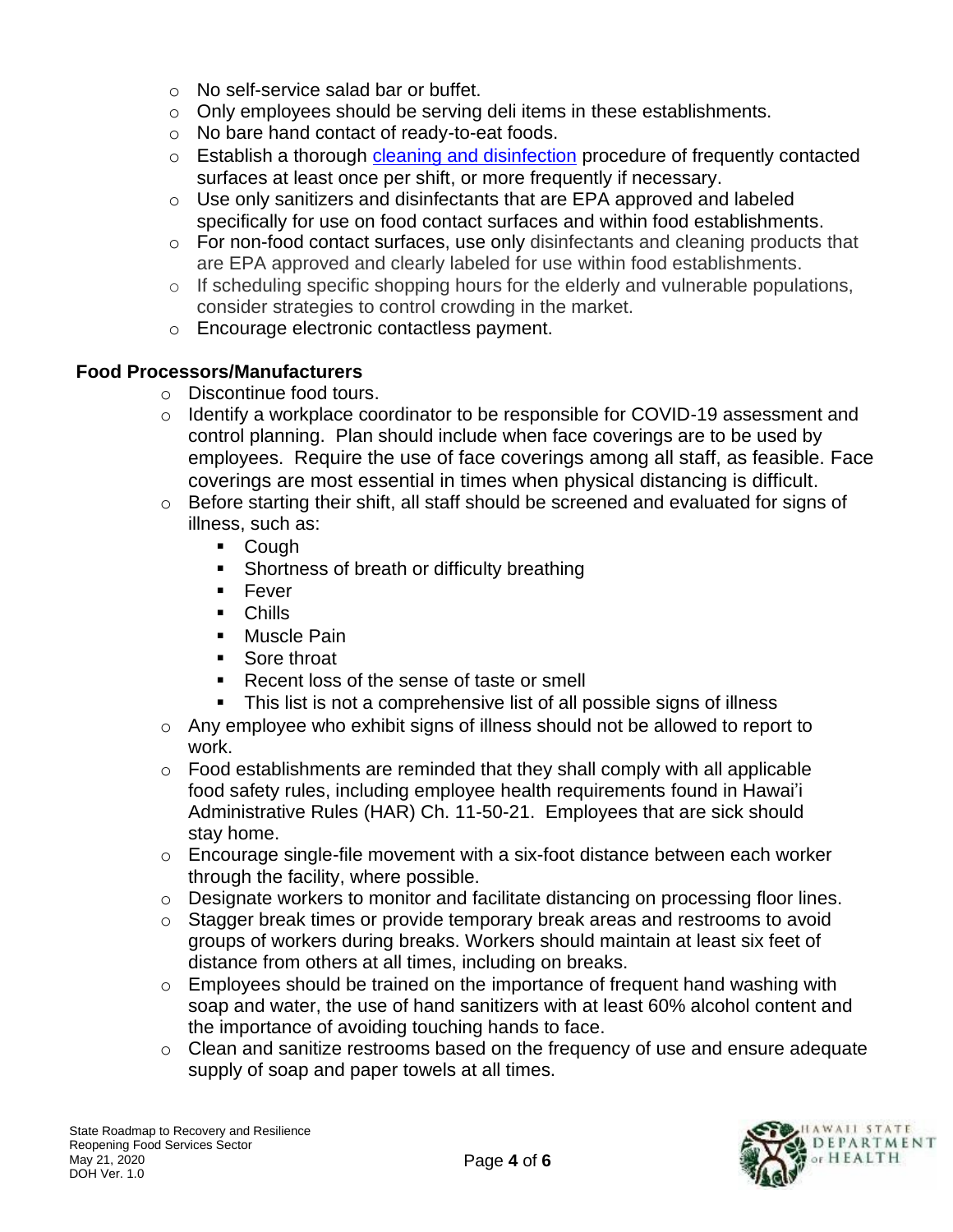- $\circ$  Provide visual cues (e.g., floor markings, signs) as a reminder to workers to maintain physical distancing.
- o Use physical barriers, such as strip curtains, plexiglass or similar materials, or other impermeable dividers or partitions, to separate processing workers from each other, if feasible.
- $\circ$  If fans such as pedestal fans or hard mounted fans are used in the facility, take steps to minimize air from fans blowing from one worker directly at another worker.
- $\circ$  Place handwashing stations or hand sanitizers with at least 60% alcohol in multiple locations to encourage hand hygiene. If possible, choose hand sanitizer stations that are touch-free.
- $\circ$  Use only sanitizers and disinfectants that are EPA approved and labeled specifically for use on food contact surfaces and within food establishments.
- o For non-food contact surfaces, use only disinfectants and cleaning products that are EPA approved and clearly labeled for use within food establishments.

# *Renew & Rebuild*

**Phase 3: Recovery** - The goal of this phase is to find paths to recover the economy.

#### **Restaurants for Dine-In Service**

- $\circ$  Increase the recommended dine-in capacity of the restaurant up to 75% or 3/4 of the total seating capacity while still keeping dining tables at least 6 feet apart.
- o Maximum of 10 customers per group per table.
- o All other recommendations indicated in Phase 2: Reopening shall remain in place.
- o Self-service salad bar or buffet are not permitted at this time but may be addressed through subsequent phases.

#### **Retail Food Markets**

- o Increase the recommended number of people in the facility up to 75% of Fire Code occupancy and continue to maintain a minimum of 6 feet between individuals when feasible.
- o All other recommendations indicated in Phase 2: Reopening shall remain in place.

## **Food Processors/Manufacturers**

o All recommendations indicated in Phase 2: Reopening shall remain in place.